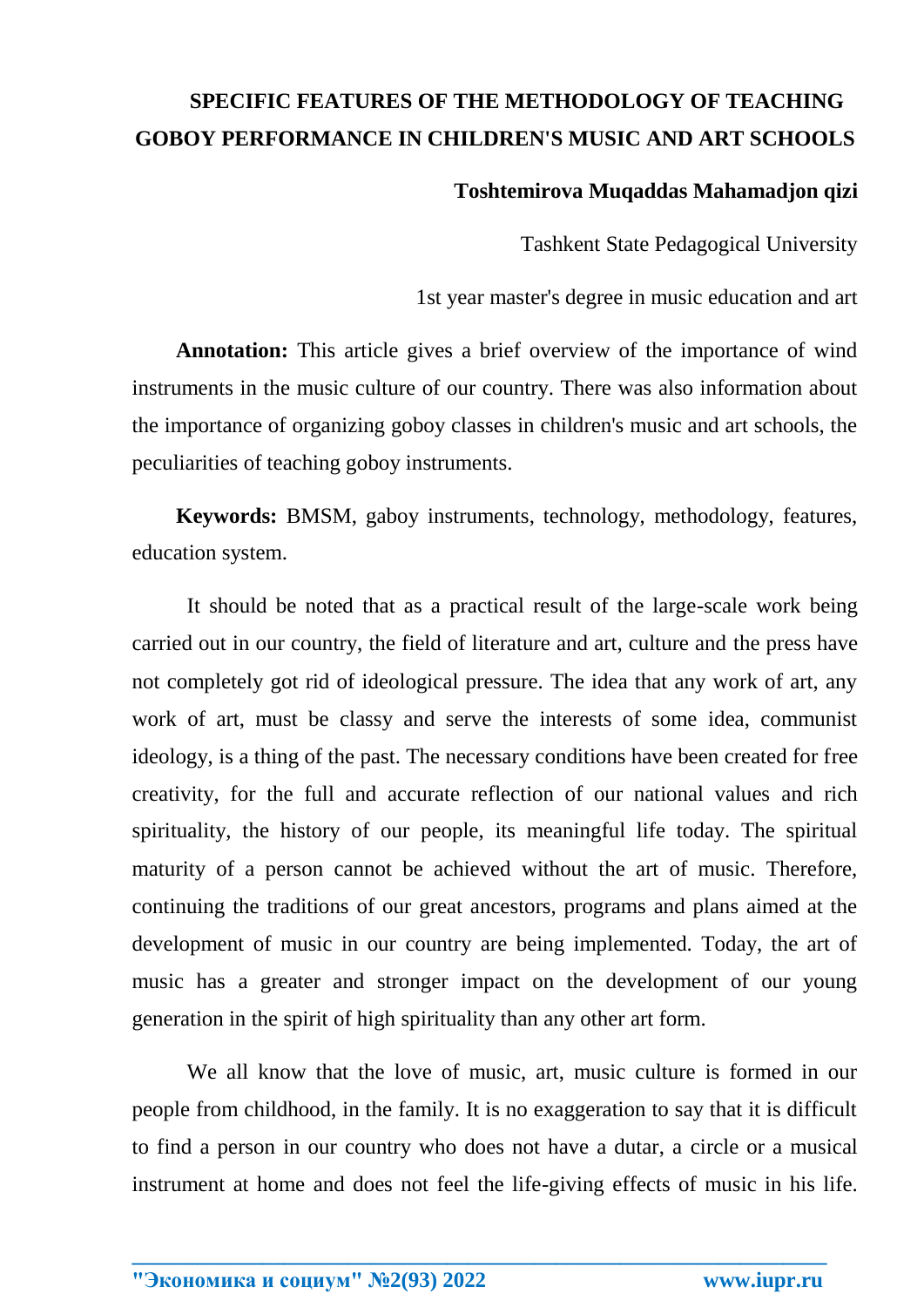Most importantly, today the art of music has a greater and stronger impact than any other art form on the development of our young generation in the spirit of high spirituality. In this regard, we all understand the importance of pop art, which attracts the hearts of young people in every way. It can be said that the Uzbek pop music, whose first samples appeared at the beginning of the last century, has reached a qualitatively new level during the years of independence. In achieving these results, there are great opportunities to study the achievements of national and universal music, the best examples of world pop music, the constant attention paid to the development of this field, the favorable conditions for the manifestation of young talents. -Circumstances play an important role.

It's hard to find vivid impressions of music in our country, where you live without feeling it. Music has always played an important role in the life of our people. Musical works express the most noble, lofty and delicate human forgiveness, no matter what people or nation they perform. Indeed, today in Uzbekistan, the need for methods and means of aesthetic education of students on the basis of compositional and compositional creativity, the need to reveal the pedagogical and psychological features of aesthetic education. Because this direction of music education serves to enrich the thinking of the aesthetic worlds of artistic music, to provide students with theoretical and practical knowledge of the professional genre of folk oral art. In this regard, works of various genres created by Uzbek composers are performed not only in our country, but also in world music. The musical heritage of the national spirit created by our composers is a real work, irrigated with the national color of the national melodies of the Uzbek people.

Anatoly Sovetovich Varelas, the leader of the Uzbek school of composition, is a modern composer who has made a great contribution to Uzbek music in the way of such great composers. has been contributing to the goboy performance with his versatile creativity. As a composer, he can show great melodies. As a teacher, he teaches many students the secrets of music, as well as works as a composer in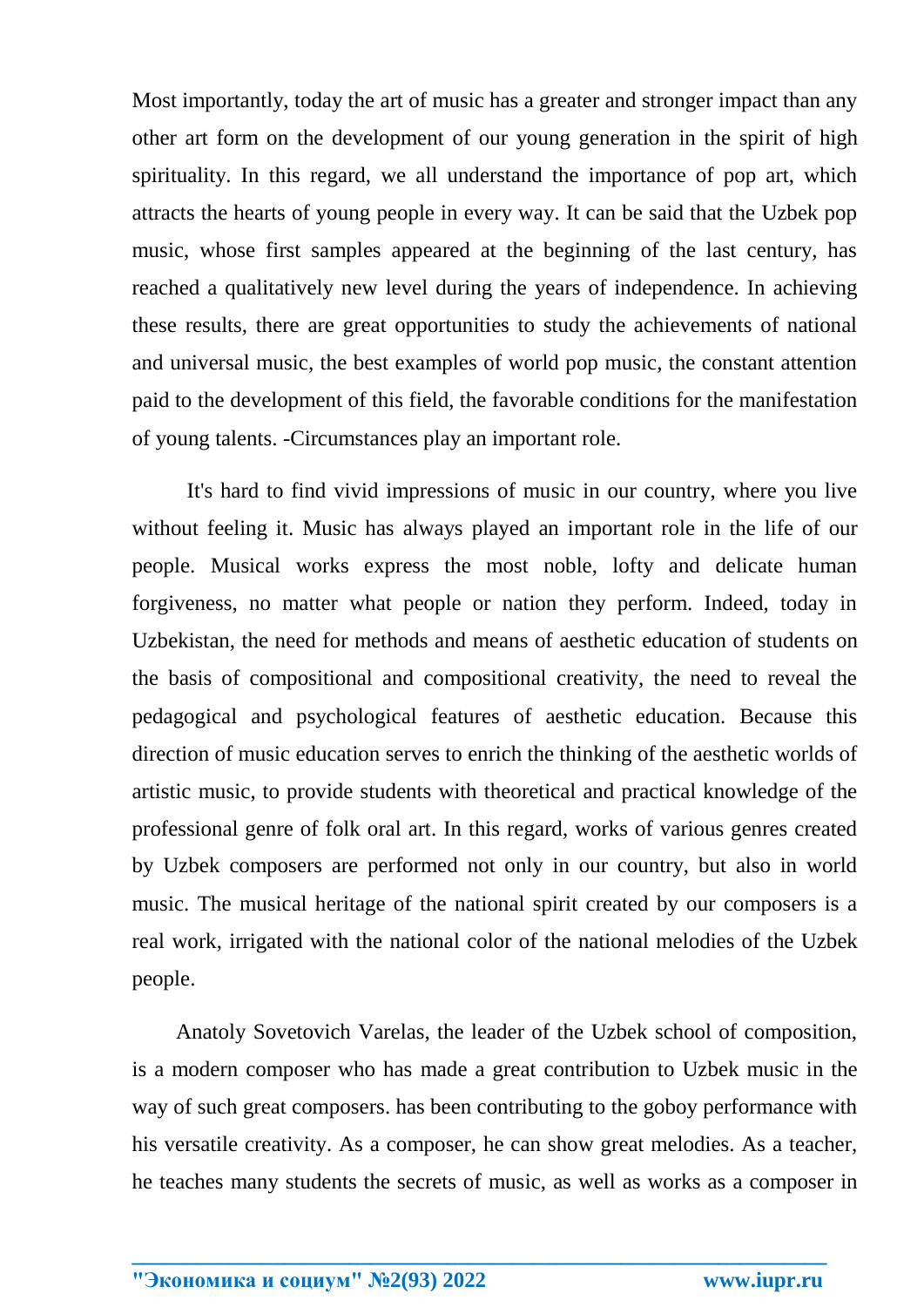the Union of Composers of Uzbekistan. He has been contributing to the multinational music of the republic with his music and violin performances in various genres.

Nowadays, children's music and art schools pay more attention to musical instruments. The organization of drum and percussion orchestras in each of the Children's Music and Art Schools creates many opportunities for the development of the activities of each instrument class. The program also focuses on the promotion of goboy instruments and the development of good personnel in this field. Because there are very few specialists in goboy instruments. The role of the goboy instrument is important in the orchestra of children's music and art schools, as well as in the symphony orchestra. Here's a few basic facts about a stomp pad:

GOBOY - (French hautbous, haut - high, bais - wood; Italian oboe, German hoboe). The oboe is made of a special sound-producing device - a tongue (trost or flute), so it belongs to the stringed wooden instruments. The oboe is made of special hardwood and ebonite (plastic). The oboe is one of the oldest musical instruments, and its ancestor "Otu" was widespread in ancient India in the XII-VII centuries BC and in ancient Greece "avlos" (tibia in Rome) around the Mediterranean in the VI-V centuries BC. The trumpet in Central Asia and the Caucasus is also one of the ancestors of the goboy. The goboy came to Europe from the Middle East and became a regular member of the opera symphony orchestra from the 17th century. It is known from the manuscripts of Reyndel Holm (1688) that the modern goboy appeared in France in 1655-1657. Musicians of the Louis IV Palace Orchestra Jean Otteter and Michel Filidor were among the first goboys. These two musicians are also the inventors of the new goboy. The range of the oboe is from the lower octave si (si-bemol ') to the lya note of the third octave. It is notated on the violin key and is not transposed. The orchestras can be tuned to the first octave note by the oboe, as it can hold the word firmly. The oboe consists of three parts: the upper, lower and rastrub (speaker), on which is placed a special device - a tongue attached to the pin (nile). It is made of African ebony and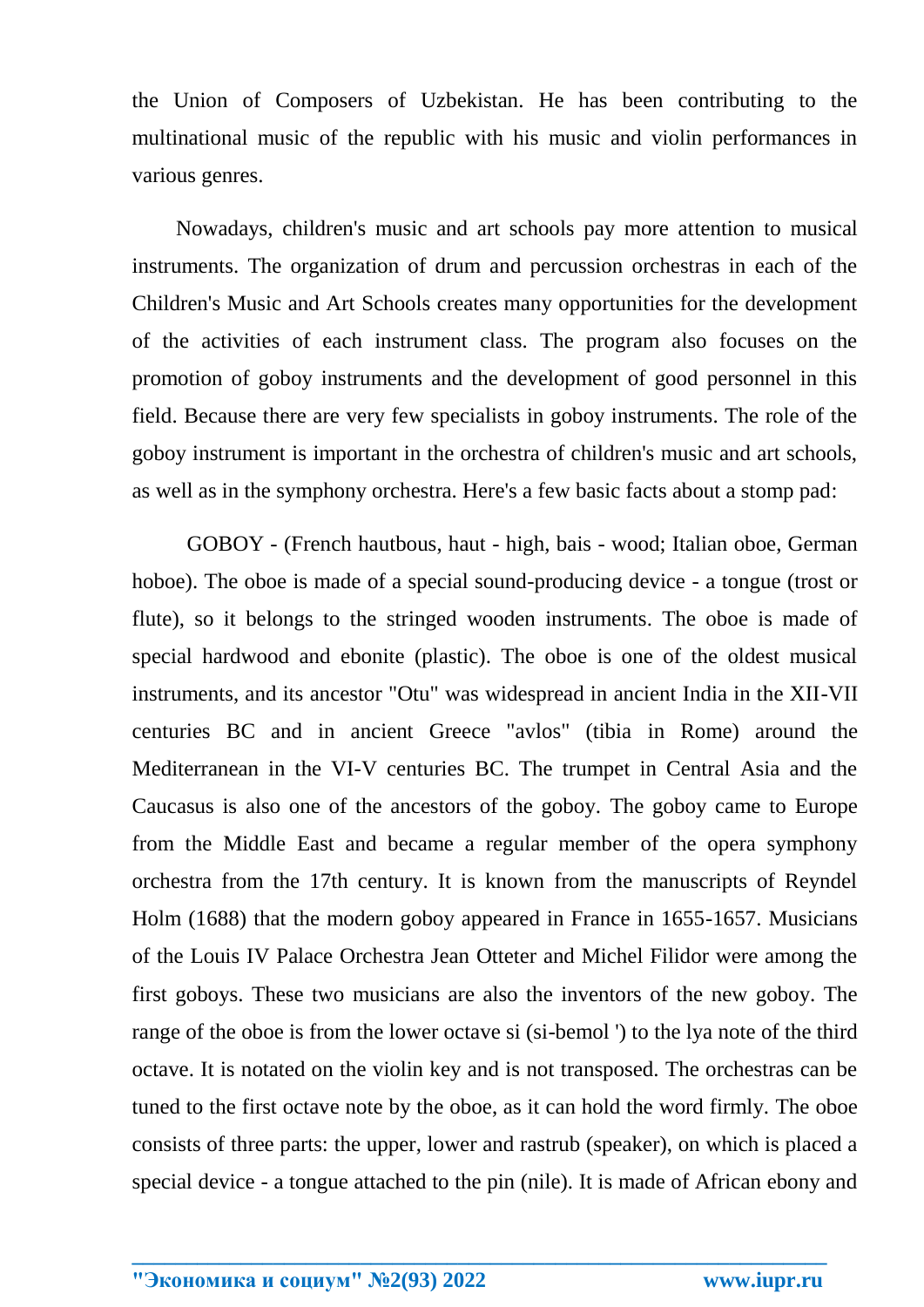ebonite in a conical shape. There are varieties of oboe in the German and English systems. In modern practice, gobies in the French system are widely used.

ENGLISH DRAGON - (Italian corno inolose, French coranglais, German englisches horn, English englich horn). The English drill is also known as the gold drill. Its current appearance was created in the first half of the XVIII century, and its subsequent technical development was accompanied by a goboy. The English drill differs from the goboy in its size, in the fact that the part of the rastrub and the tongue are mounted on a metal spring-loaded tube device "Es". When performed, it is hung on a belt, like a saxophone or phago. The English drum is in the word "Fa" and is included in the transposed instruments, and the pure quintet sounds low. It is written in the left key and is followed by goboys in the score. The timbre is fuller and softer than the goboy, with a gloomy, bright expression, and technically a bit dull. In terms of volume, from the mi note in the lower octave to the si-bemol in the second octave. After the independence of the Republic of Uzbekistan, research on reforms and development in many areas of the country has been conducted. The art of music has taken a similar path. Great conditions have been created for a close approach to the samples of Uzbek and world music culture, their research and application. One of such examples is the works of the Uzbek composer Anatoly Sovetovich Varelas.

 Along with his works in various musical genres, the composer's musical works are among the masterpieces of Uzbek musical culture. In the course of his dissertation, we have mentioned historical sources related to the period of the composer, the specifics of his life and work. One such place is occupied by his two-part series of plays for improvisation solo Goboy. For oboe performers, the technical complexity of this work, the variety of dynamic paints, the accuracy of the finger application, the smooth movement of the right and left hand movements, attention to continuity in the transition from intervals to intervals, hearing, duration of notes and jumps it was not difficult to understand that great care had to be taken